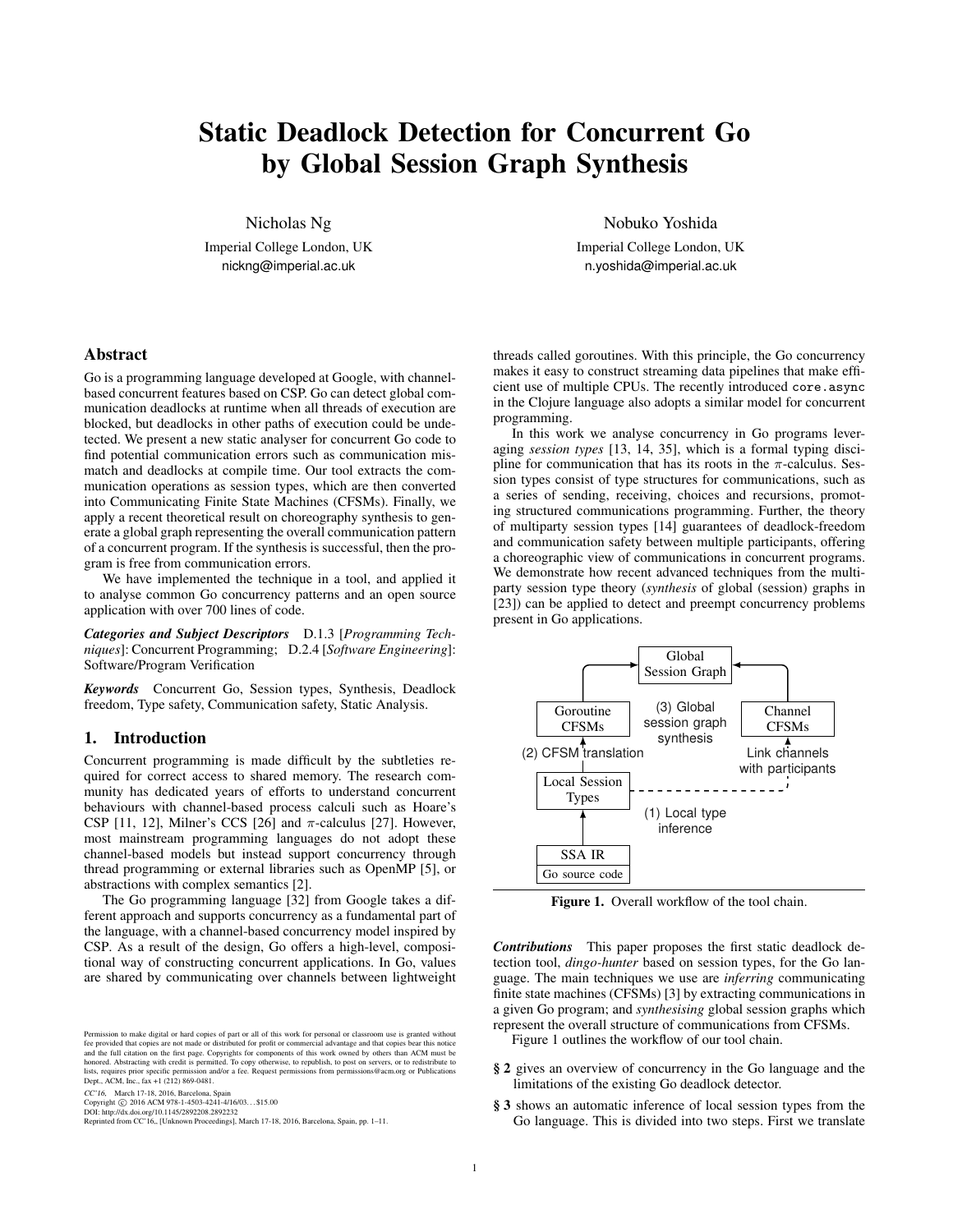a Go program to the Single Static Assignment (SSA) intermediate representation [\[10\]](#page-9-10). Then we translate it into a set of local session types.

- § [4](#page-5-0) first shows how to convert local session types into two kinds of CFSMs, Channel CFSMs (which model channels between participants) and Goroutine CFSMs (which model communication behaviour of goroutines). Then it explains how to synthesise global session graphs from these CFSMs.
- § [5](#page-6-0) examines case studies of common Go concurrency patterns to show how they can be analysed by our tool; and
- § [6](#page-8-0) evaluates the tool on existing programs to demonstrate the robustness of our approach.

The source code for the analysis tool and supplementary materials are available from [\[1\]](#page-9-11). The synthesis tool of [\[23\]](#page-9-8) used in the work is available from [\[18\]](#page-9-12).

# <span id="page-1-0"></span>2. The Go Programming Language

Go [\[32\]](#page-10-0) is a statically typed, compiled systems programming language in the tradition of C and C++. One of the more well-known features of Go is the built-in support for channel-based concurrency, where channels are first-class objects and integrated in the core language design.

In the following example, Go program calculates the sum of two numbers.

```
package main
   import "fmt"
3
   func add(x, y int) int { return x + y }
5
   func main() {
     sum := add(1, 2)8 fmt.Printf("Result: %d\n", sum)
9 }
```
# Listing 1. Example Go program.

The entry point of the executable code is the main function in line [6.](#page-1-1) In the body of the main function, the add function is called, which was defined in line [4.](#page-1-2) Notice that in line [7,](#page-1-3) the type of the sum variable is automatically inferred and the line is equivalent to var sum int =  $add(1, 2)$ .

## 2.1 Concurrency in Go

Go supports concurrency through a feature called *goroutines*. Goroutines are lightweight functions which *execute concurrently with other goroutines in the same address space*[1](#page-1-4) and communicate through typed *channels*.

A function is executed as a goroutine if the function call is prepended by the keyword go, and it does not block the caller. Channels in Go are typed FIFO queues which can be shared between goroutines. They are synchronous by default, meaning that they block on both send and receive commands. Consider the following code which is modified from Listing [1](#page-1-5) to be executed concurrently using goroutines and channels.

```
func add(x, y int, resultCh chan int) {
       resultCh \leftarrow x + y6 }
     func main() {
9 result := make(chan int)<br>10 go add(1, 2, result) //
       go add(1, 2, result) // Call goroutine, non blocking
11 fmt.Printf("Result: \lambda \d^n, <-result ) // Receive
12 }
```
<span id="page-1-9"></span>Listing 2. Example Go program with goroutines and channels.

```
<sup>1</sup> From the Go language specification
```
Listing [2](#page-1-6) shows a modified Listing [1](#page-1-5) to use goroutines. Since the add function is executed as a goroutine and the return value will be inaccessible, we instead pass an integer channel (i.e. variable of type chan int) as a parameter when calling add. The result of the calculation can be then *sent* to the channel using the channel send operator <- on line [5.](#page-1-7)

The integer channel is created in the main function (i.e. go add callee) using the built-in make allocation function on line [9.](#page-1-8) After main starts the goroutine on line [10,](#page-1-9) main blocks and waits to receive using the receive operator <- on the channel result. The difference between the send and receive operators is the position of the channel variable (the arrow points into the channel for send and out of the channel for receive).

Goroutines and channels are the primary means of concurrency in Go (with the exception of the low-level synchronisation, sync, package in the standard library).

# 2.2 Deadlock Detection in Go

Communication deadlocks are potential pitfalls of concurrency in Go. The Go runtime comes with a runtime deadlock detector. The tool detects a deadlock if all of the running (non-idle and unlocked) goroutines are blocked waiting.

The deadlock detector is sound (i.e. does not give false positives), but the tool has certain limitations:

- Only global deadlocks are detected, which means that if not all goroutines are involved in the deadlock, the tool will not detect it is a deadlock. For example in Listing [3,](#page-1-10) Work is a long running goroutine that performs calculations unrelated to communication, keeping the number of active goroutines nonzero. This hides the fact that one of the Recv goroutines are blocked waiting forever since there is no sender.
- Since the runtime detector only detects deadlocks which manifest themselves at runtime, deadlocks in long running processes may go undetected until a specific execution path is triggered.

Listing [3](#page-1-10) shows a Go program with a communication deadlock which the Go deadlock detector cannot detect. There are four goroutines in the program: Send sends a message, Recv receives a message and signals completion, and an extra Recv which introduces a communication mismatch on channel ch. Work is a nonending goroutine which performs computation unrelated to other goroutines.

```
func Send(ch chan<- int) { ch <- 42 }
     func Recv(ch <- chan int, done chan<- int) {
       val := <-chdone <- val
     \mathbf{r}func Work() {
       for {
          fmt.Println("Working..")
10 time.Sleep(1 * time.Second)<br>11 }
\begin{matrix} 11 & 3 \\ 12 & 3 \end{matrix}\mathcal{F}14 func main() \frac{1}{4} // main
15 ch, done := make(chan int), make(chan int)
17 go Send(ch) // Send_280<br>18 go Recv(ch, done) // Re
18 go Recv(ch, done) // Recv_293<br>19 go Recv(ch, done) // Recv_312go Recv(ch, done) // Recv<sub>-</sub>312
20 go Work() // Work_331
22 <-done // First receive
23 \leftarrow -done // Second receive
     \mathcal{F}
```
Listing 3. A Go program with an undetected deadlock.

13

16

<span id="page-1-12"></span><span id="page-1-11"></span>21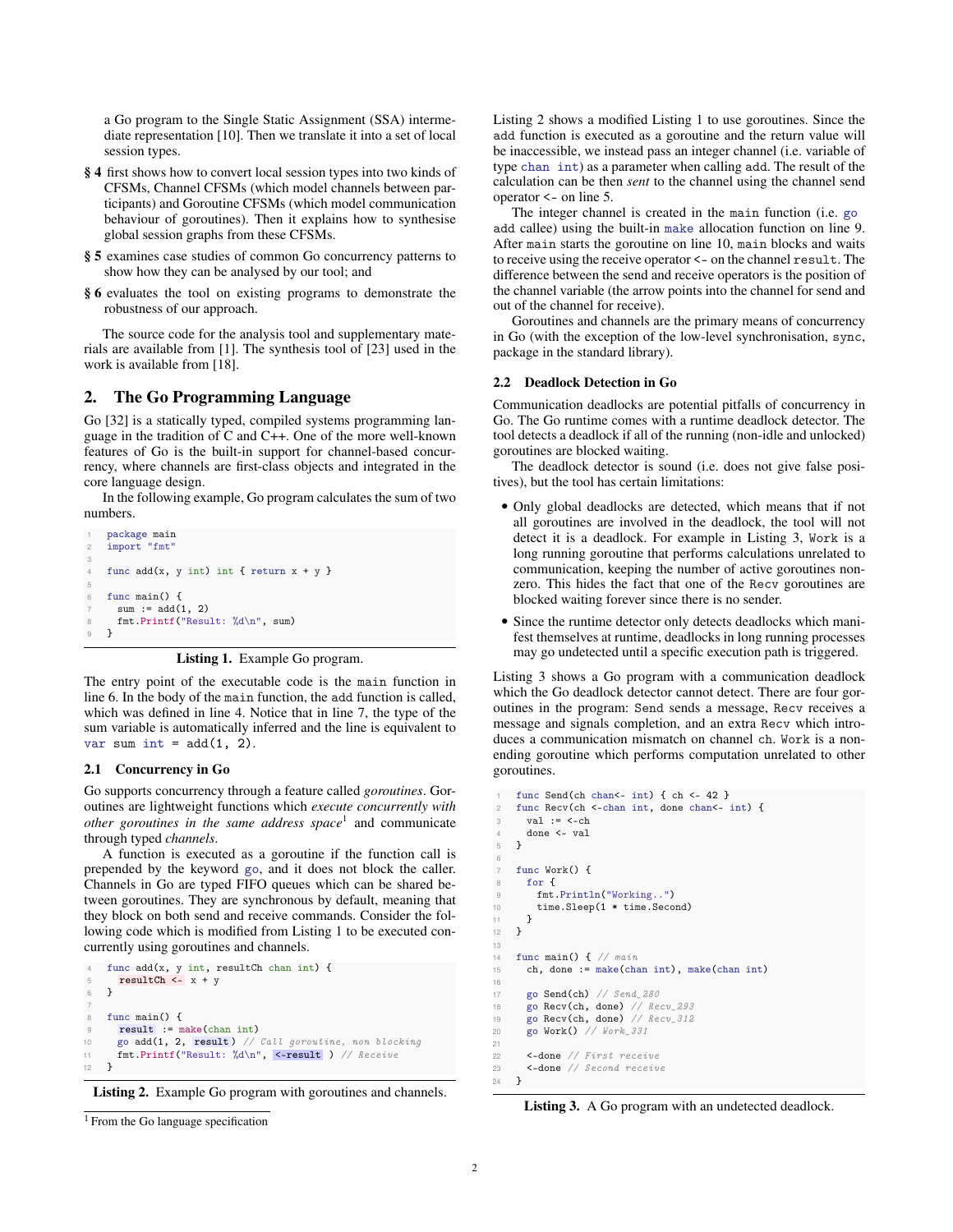The runtime detector works by counting the number of running goroutines during execution, and detects a deadlock if the number is 0. In the example, Work is always running, and despite that one of the Recv blocks forever, it does not deadlock in the global level, hence the running goroutines count is at least one and no deadlocks are detected. In our approach, we perform static analysis on the source code. Our deadlock detection is syntactic and does not depend on runtime properties of the program. We can identify a communication mismatch as we analyse the code, and find one send for ch and two receives.

# <span id="page-2-0"></span>3. Inferring Local Session Types from Go code

This section describes how our static tool analyses Go source code to derive a set of local session types by abstracting concurrent interaction patterns amongst the goroutines.

### 3.1 Local Session Types

We begin by extracting the communication operations in the source code as a local (session) type – a control-flow graph with session primitives. A program is a closed communicating system which we call a session. Each local type represents a single *participant* of the session, hence corresponds to a single instance of a goroutine. In a Go program, main is an implicit goroutine, and every instance of a goroutine spawned by go functionName() is a separate participant even for the same function.

The local session type, or simply local type, is a control-flow graph where each node is one of following: (1) *Channel* ch *T* (create a new channel with name ch of type *T*), (2) *Send* ch (send to a channel ch), (3) *Recv* ch (receive from a channel ch), (4) *Close* ch (close or terminate a channel ch), and (5) *Label* (a named jump label). (2)–(4) are communication operations, and (2) and (3) correspond to send and receive type from [\[14\]](#page-9-7), written ch! $\langle T \rangle$ ; T' and  $ch^2(T)$ ; T' respectively where T' is the continuation (child node), and (4) correspond to the closing channel operation in [\[9\]](#page-9-13).



<span id="page-2-1"></span>Figure 2. Local types of Listing [3.](#page-1-10)

Figure [2](#page-2-1) lists the set of local types extracted from the source code of Listing [3.](#page-1-10) The figure lists five subgraphs, where each of them represents one local type for one goroutine.

The names Send\_280, Recv\_293, Recv\_312 and main are identifiers to the instances of goroutines, and are the initial nodes of the local graphs. The channels ch and done, created in the main function, are represented in the main graph as unique names main.main.t0@0 and main.main.t1@0 respectively (line 14), followed by two receives (lines 21 and 22). The unique names are used for referencing the channel in Send, Recv and Close nodes.

The next three local types correspond to go Send, the first go Recv and the second go Recv in lines 16–18. Send\_280 calls the function on line 1 so that it has Send node to main.main.t000 (ch). Similarly both Recv\_293 and Recv\_312 are followed by two nodes, Recv main.main.t1 and Send main.main.t0, which correspond to the function in line 2–5.

In the local type for Work (i.e. Work\_331), there are no communication operations and hence describes only the control-flow of the Work function, which includes a loop. The resulting local type contains communication primitives that interact between participants through channels. A channel is a dynamic medium between a sender and a receiver, connecting the participants.

## 3.2 Extraction with SSA IR

We implement our analysis using the Single Static Assignment (SSA) intermediate representation of the Go program, constructed by the go/ssa package in the standard library. The SSA representation simplifies the syntax of a Go program into a limited set of instructions, and flattens the control flow of the program as jumps between blocks of instructions for analysis.

We explain below how a local type can be inferred from Go code. The analysis starts from the program's main entry point, the main function, and interprets the SSA instructions following the program control-flow. Instructions related to communications are converted to nodes of the local type graph, and instructions related to control-flow are converted to edges of the local type graph. At the end of the analysis, a set of local type graphs is generated to represent the set of goroutines in the program. We first look at communication related instructions.

*Communication Instructions (Table [1\)](#page-3-0)* These are the most important instructions in our analysis, because they define the communication behaviour of the goroutines. When encountering the following instructions, new local type nodes are created.

MakeChan{Size} is an instruction to initialise a new shared channel for communications. A typed channel (i.e. chan T) is a reference type and can only be initialised by a make(chan T) in the source code. Since channels are first class objects in Go, the initialisation is captured by this special instruction. Once created, channels do not change (except for close). In this work we only consider unbuffered (i.e.  $Size = 0$ ), hence synchronous, channels. In the local type, we assign each channel created with MakeChan with a unique name in the form of *package*.*function*.*register*@*version*. The part before @ is a notation for fully qualified variable name, and the part after is a counter for distinguishing between channels created by multiple calls to the function. This unique name is used as a reference for other communication instructions since channels are shared between goroutines.

Send{Chan=ch,  $X$ } is an instruction representing sending of a value (X) to a channel (Chan) variable. It corresponds to a send node in the local type (Send ch).

UnOp{Op=ARROW, X=ch} is an instruction that corresponds to receive. The receive operator  $(<-*ch*)$  is implemented in Go as a unary expression on the channel  $(X)$ , and as a result, the received values are not required to be stored. It corresponds to a receive node in the local type (Receive ch).

Select{States, Blocking} represents a choice based on the communication on channels. Each of the cases in the select is guarded by a communication operation (either send or receive), and the case is chosen if the operation does not block. States is a list containing details of the guard: the channel, the type of operation (send or receive) and the value to send (if it is a send operation). The other argument, Blocking, is a boolean which indicates if a default case exists. If a default case exists, then when all of the communication cases are blocking, the default case is chosen (i.e. Blocking = false). In our conversion to local types, the local types of each case in the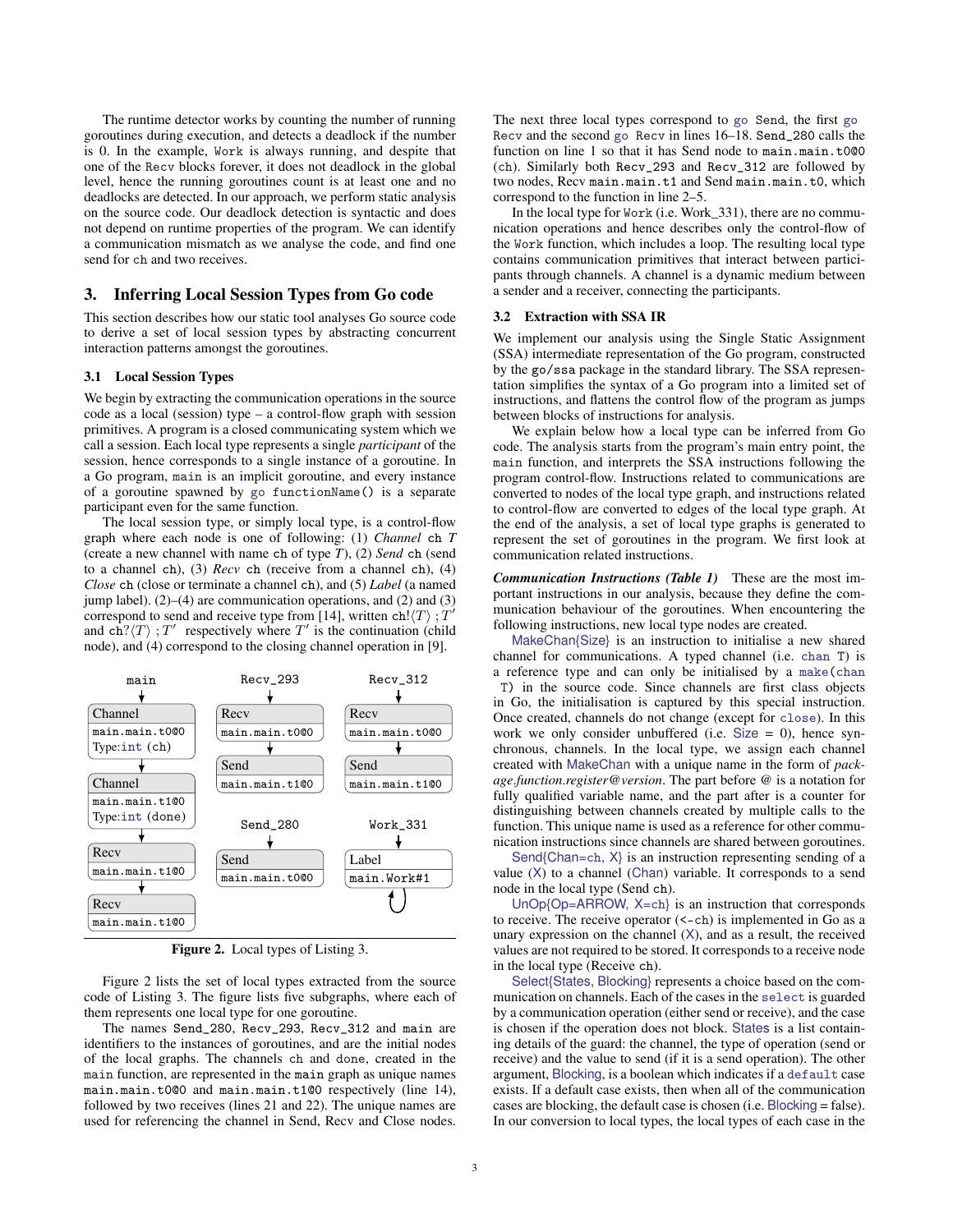| <b>SSA</b> instruction |                                                  | Local type nodes                                                                                                                              | Example Go code                                                           |
|------------------------|--------------------------------------------------|-----------------------------------------------------------------------------------------------------------------------------------------------|---------------------------------------------------------------------------|
| MakeChan{Size}         | Create and initialise a channel with Size buffer | Channel ch $Type$                                                                                                                             | ch := make(chan $Type$ )                                                  |
| Send{Chan, X}          | Send a value (X) to a channel Chan               | Send ch                                                                                                                                       | $ch \leftarrow val$                                                       |
| $UnOp{Op=ARROW, X}$    | Unary $\le$ -, i.e. Receive from a channel X     | Recy ch                                                                                                                                       | $var := \leftarrow$ ch                                                    |
| Select{States}         | Non-deterministic choice on channel              | Parent Node<br>$\bigvee$ Recv ch1 $\rightarrow$ $Q_1$<br>$\searrow$ Send ch2 $\rightarrow$ $Q_2$<br>$\searrow$ EmptyLabel $\rightarrow$ $Q_3$ | select {<br>case <-ch1: $Q_1$<br>case ch2 <- $val: Q_2$<br>default: $Q_3$ |
| Builtin{Name=close}    | Builtin function to close a channel              | Close ch                                                                                                                                      | close(ch)                                                                 |

<span id="page-3-0"></span>Table 1. Communication related instructions for local type nodes.

select is appended as a child of the parent local graph node of Select and the default case is translated to an empty label to denote no communication operations.

Builtin{Name=close, Arg=[ch]} represents the use of a built-in functions defined by the language. Other notable builtin functions are len() (length or size of array/slice/struct). The close built-in function takes a channel as an argument and closes the channel. Once a channel is closed, it cannot be used by any goroutines anymore. The local type of close is a close node: Close ch.

*Control-flow Instructions (Table [2\)](#page-4-0)* These instructions define the control flow of a Go program. As a Go program is translated into SSA IR, the function bodies are segmented into *blocks* of related instructions, for example, Listing [5](#page-3-1) shows a for-loop split into four blocks, one for loop entry and initialisation (Block 0), one for loop body (Block 1), one for exit block with continuation after for-loop (Block 2) and one for calculating and checking loop conditions (Block 3). The right hand column are the types of the registers (e.g. t0 is an int). These blocks are connected by conditional and unconditional jumps at the end of each block. The jumps between blocks follows the flow of control of the program.

```
sum := 0for i := 0; i < 10; i+1sum + = i\overline{\phantom{a}3}fmt.Println(sum)
```
Listing 4. For-loop in Go.

<span id="page-3-1"></span>

| 0:                                                          | entry $P:0 S:1$     |
|-------------------------------------------------------------|---------------------|
| jump 3                                                      |                     |
| 1:                                                          | for.body $P:1 S:1$  |
| $t0 = t7 + t8$                                              | int                 |
| $t1 = t8 + 1:int$                                           | int                 |
| jump <sub>3</sub>                                           |                     |
| 2:                                                          | for.done P:1 S:0    |
| $t2$ = new [1] interface { } (varargs) $*[1]$ interface { } |                     |
| $t3 = \& t2[0:int]$                                         | *interface{}        |
| $t4 = make interface {\} < - int (t7)$ interface $\}$       |                     |
| $*t3 = t4$                                                  |                     |
| $t5 =$ slice $t2[:]$                                        | $[]$ interface $[]$ |
| $t6 = fmt \cdot \text{Println}(t5)$                         | (n int, err error)  |
| return                                                      |                     |
| 3:                                                          | for. loop P:2 S:2   |
| $t7 = phi [0: 0:int, 1: t0] # sum$                          | int                 |
| $t8 = phi [0: 0:int, 1: t1] #i$                             | int                 |
| $t9 = t8 < 10:int$                                          | bool                |
| if t9 goto 1 else 2                                         |                     |

Listing 5. For-loop from Listing [4](#page-3-2) in SSA IR form.

Call{Func, Method, Args} is an instruction to call functions. The function (Func) may be either an ordinary function, a closure or a Builtin function such as close. The control flow of the program follows the function and returns to the caller when the end of the function body is reached. In the local types graph, an edge is added from the caller to the subgraph representing the local types of the callee body. During function calls, parameters of the callee are translated from arguments from the caller (Args), so variables used in the body of the function are aliases of the variables in the caller. This is particularly important to retrieve unique references to channels created by MakeChan instructions in callers.

Go{Func, Method, Args} is an instruction to spawn a goroutine. The instruction is similar to Call, but the function called will be started as a separate goroutine from the caller, thus there is no edge connecting the caller and the callee. A new local type graph is added to the session, and its initial node points to the subgraph representing the local types of the callee body.

Jump is an unconditional jump from the current block to a successor block. The Jump instruction only appears at the end of a block, and is a sequential transition from the current block to the next block in the same scope (e.g. within a function body). In the local types graph, this is a simply an edge from the local types of the current block to the local types of the next block.

Return is an instruction to return from the callee to the caller function. When the control-flow reaches the end of a function, the control continues at the caller after the Call instruction that entered this function. In the local type graph, an edge is added to join the last node of the function to the continuation at the caller. For the analysis, this is the dual of the Call instructions, and the return values are copied back to the caller.

If{Cond} is a conditional jump instruction. Cond is the boolean jump condition which may be the result of an evaluation in the preceding instructions, with exactly two outcomes. If Cond is true, the control-flow continues at the direct successor block (i.e. same behaviour as Jump), otherwise it continues in the successor+1 block. Like Jump, the If instruction only appears in the end of a block. The If instruction is translated into the local type graph as two new edges, which point to the local types for then-block and the else-block respectively as child subgraphs.

Defer{Func, Method, Args} and RunDefers are a pair of instructions that defer a call to a function to the end of the current function. When a Defer instruction is encountered, the callee Func is pushed on a stack of deferred function calls. When a RunDefers instruction is encountered, the deferred function calls are then evaluated like normal Calls. It is guaranteed that RunDefers only appears once in each control-flow path per function. A new edge is added to the end of the local type graph of the caller function, and points to the local type subgraph of the deferred function.

*Memory Access Instructions* It is sufficient to use the two categories of instructions above, namely communication and control flow instructions, to infer local types from simple Go programs. The memory access instructions do not affect the control flow of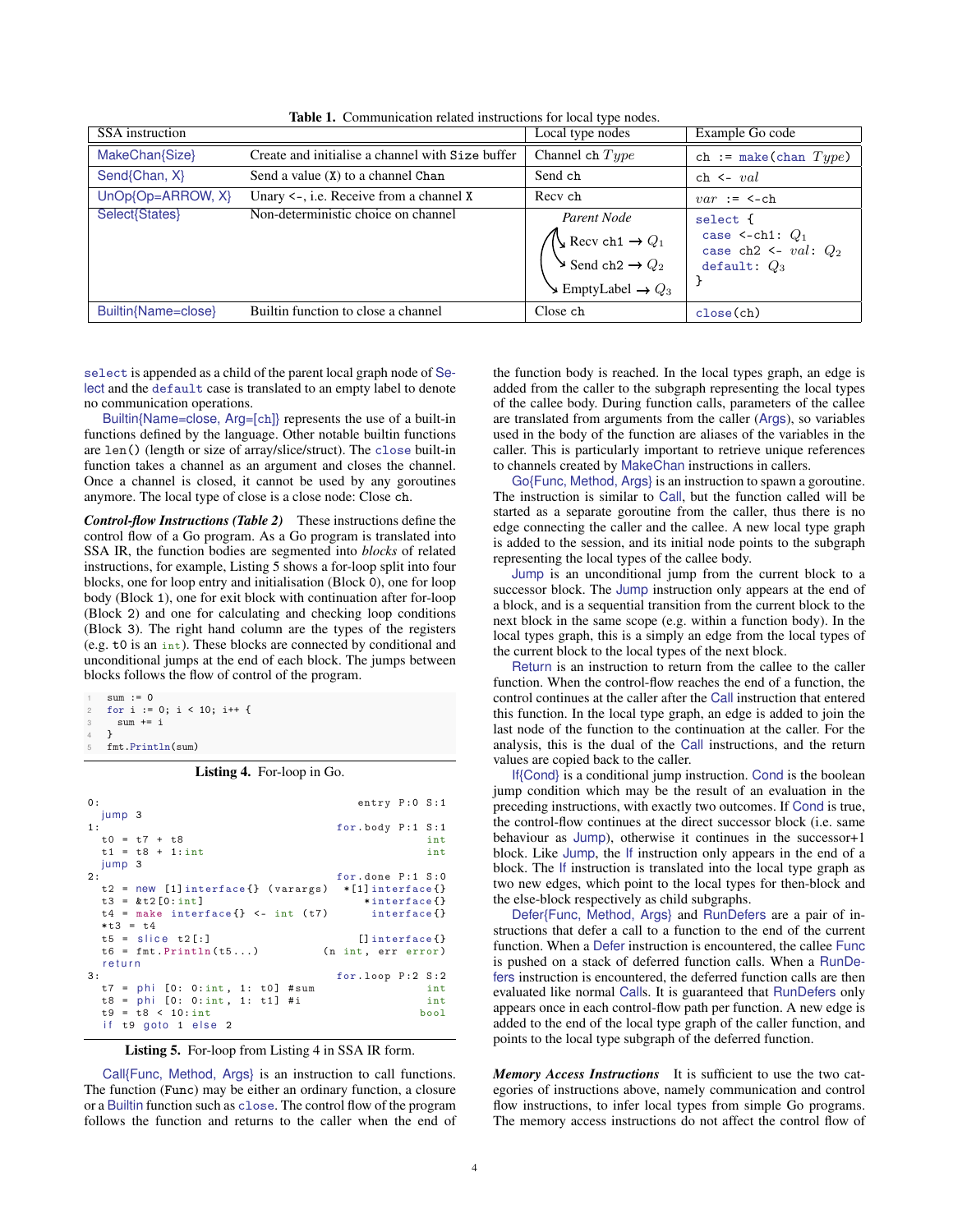| <b>SSA</b> instruction                        |                                                              | <b>Transitions</b>                               | Go code                                                                                                             |
|-----------------------------------------------|--------------------------------------------------------------|--------------------------------------------------|---------------------------------------------------------------------------------------------------------------------|
| Call{Func, Method, Args}                      | Function (including closure) call                            | $P_0$<br>↓<br>$\overline{F}$                     | func $F(x \text{ chan } T) \{ \dots \}$<br>func $P()$ { ch := make(chan T)<br>// $Block P_0$<br>$F(\text{ch})$<br>} |
| Go{Func, Method, Args}                        | Start a function as a goroutine                              | $P_0$<br>new $Q$<br>↓<br>↓<br>$\ldots$<br>$P_1$  | func $P() \{$<br>// $Block$ $P_0$<br>go $Q()$<br>// $Block$ $P_1$                                                   |
| Jump                                          | Unconditional jump                                           | $P_0$<br>↓<br>$P_1$                              | func $P() \{$<br>// $Block P_0$<br>$// Block P_1$<br>}                                                              |
| Return                                        | Return from a function to caller                             | $\boldsymbol{F}$<br>$P_1$ (caller)               | func $F() \{ return \}$<br>func $P() \{$<br>F()<br>// $Block$ $P_1$<br>ł                                            |
| <b>If{Cond}</b>                               | Diversion in the control flow                                | Parent Node<br>$\boldsymbol{P}$<br>$\mathcal{Q}$ | if $e \leftarrow$<br>$P$ // Block 1<br>$\}$ else {<br>$Q$ // Block 2<br>ŀ                                           |
| Defer{Func, Method, Args}<br><b>RunDefers</b> | Defer execution to end of function<br>Run deferred functions | $\mathcal{P}_0$<br>↓<br>$P_1$                    | func $P() \{$<br>// $Block P_0$<br>defer $Q()$<br>// $Block$ $P_1$<br>}                                             |

<span id="page-4-0"></span>**Table 2.** Control-flow related instructions for local type edges;  $P$ ,  $Q$  and  $F$  denote local type subgraphs for block  $P$ ,  $Q$  and function  $F$ , respectively.

the program, nor do they perform any communication with other goroutines. Their purpose is to make the channel variables available to the communication instructions later in the flow of the program when analysing the instructions. Hence no nodes or edges are added to the local type graph, and the memory access information is safely discarded after the analysis of the program is complete and local types are generated.

Go code that uses channel variables created by make(chan T) can be analysed if they are used directly with a Send or Recv instruction. However, programs often use data structures to organise data and pass around related groups of data. The example of a context structure in Listing [6](#page-4-1) shows passing of a context variable ctx which contains a channel ctx.done to a function. In the actual execution and the generated SSA instructions, the ctx variable is first allocated with an Alloc instruction on line [4.](#page-4-2) Then the channel is created by a MakeChan, and stored in field of the allocated struct with a Store instruction. The *address* of the ctx struct is then passed to the function f on line [5.](#page-4-3) The function body of f uses the address of the ctx variable to locate a reference of the struct variable in main, and use the field access instruction FieldAddr to retrieve the done field of the struct, and use the channel for a Send on line [2.](#page-4-4)

Since the channels are not passed as variables directly, there is an indirection of memory access (via a structure and then its field). Our tool stores structure instances created in the source code and keeps track of where channels are stored in the allocated structures, then returns the correct channels when they are accessed.

```
type T struct { done chan struct{}; value int }
func f(\text{ctx T}) { \text{ctx.done} \leftarrow \text{struct}\{\}\} }
func main() {
  4 ctx := T{ done: make(chan struct{}, value: 42 }
  5 go f(ctx)
   6 <-ctx.done
7 }
```
Listing 6. Context variables in Go.

Here we do not cover all memory access instructions and focus only on struct, as it is the most common data structure used for storing channels. The other data structures (arrays, slices) are similar but with a different set of instructions for allocation, access, and storage.

Alloc{Heap} is an instruction for allocating memory. We record the variable of the allocated memory if its type is a structure. The Heap parameter is a boolean indicating whether the memory is in heap or in the local activation (stack) frame.

Field{X, Field} and FieldAddr{X, Field} are instructions to access a field of a structure. The two instructions are for accessing the structure  $X$  as a value and as a pointer respectively. The field of a structure is indexed by a numeric field number Field. We lookup the allocation of structure X, and return the stored value in field Field. If the field is undefined, we keep a track of its parent structure and update the structure when a Store instruction is used on the field.

Store{Addr, Val} stores value (Val) in address (Addr). Changes to the Val are updated in Addr and will be reflected in the next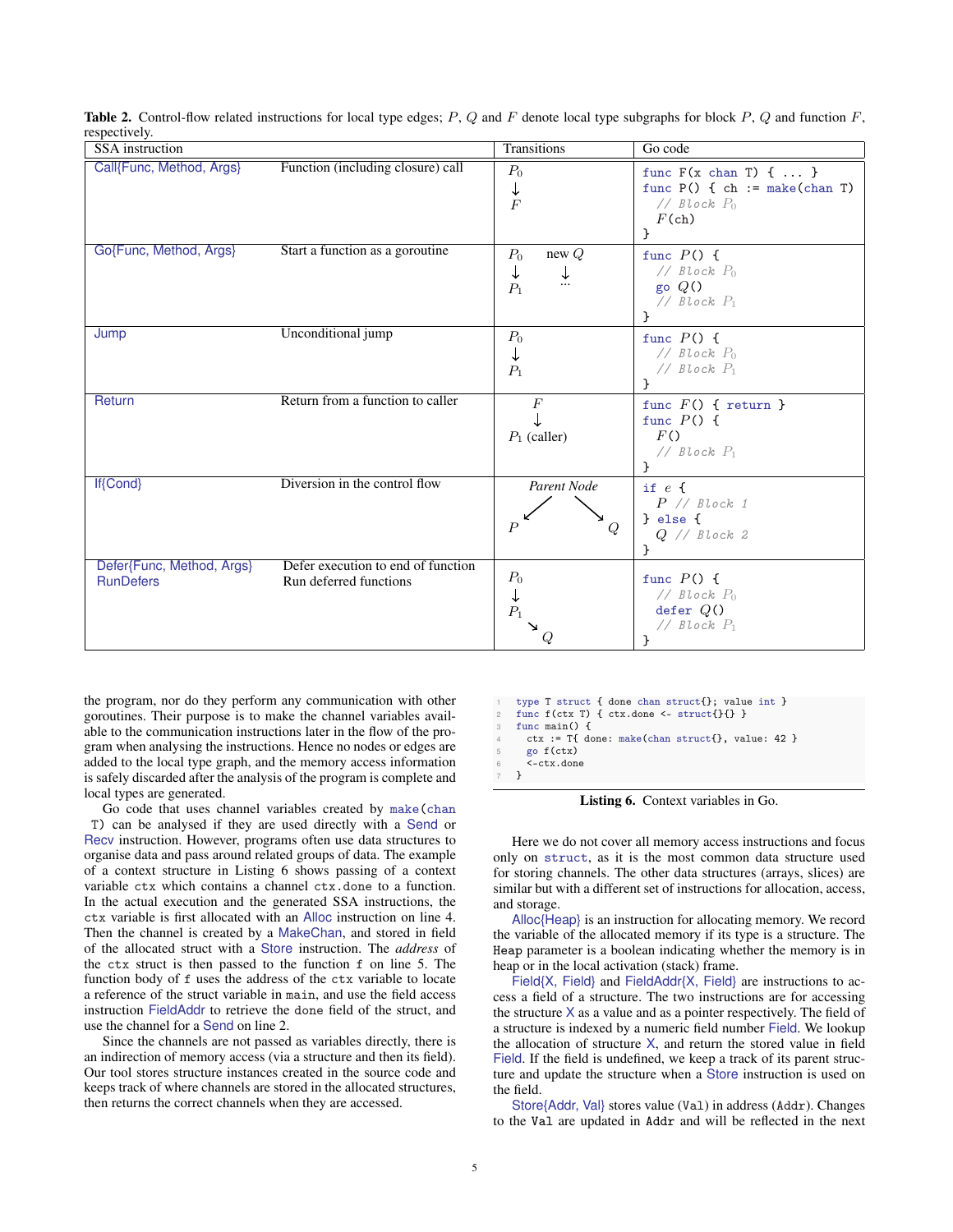access to the Addr. If Addr is a field accessed by FieldAddr, the struct that holds the field will also be updated.

# <span id="page-5-0"></span>4. Global Graph Synthesis

This section explains how to convert a set of local types inferred from the Go source code into a global graph, which describes an overall concurrent interaction pattern of a Go program. We call this procedure *global graph synthesis*, and use the GMC-Synthesis tool introduced in a recent work [\[23\]](#page-9-8).

The GMC-Synthesis tool takes Communicating Finite State Machines (CFSMs) as input and merges the CFSMs into a global graph of transitions. The first step of using the tool for global graph synthesis is therefore converting the local session graph obtained from Go source code into CFSMs.

#### 4.1 From Inferred Local Types to CFSMs

The CFSMs are finite state machines where the transitions between states are labelled with either send or receive. The session types representation we use in the work can be characterised as a simple model of CFSM [\[7\]](#page-9-14).

Each local session graph is translated to a single CFSM. The nodes in the local session graph are events in the CFSM model, and are represented in the CFSM model as transitions to new states. A label on transitions is decided by a type of a local type node: Send ch nodes become transitions with a send label using the notation ch !  $T$  where  $T$  is the type of the channel ch; Recv ch nodes become transitions with a receive label with the notation ch ? T; Close ch nodes become transitions with a send label, but the message is STOP to indicate the termination of the channel, i.e. ch ! STOP.

In CFSMs, channels are fixed between two machines. A machine can use multiple channels, but the endpoints of the channels are always the same. However the Go channels are shared names which can be used by multiple goroutines. A Go channel is a shared location for two or more goroutines to synchronise on send and receive operations, thus the sender and receiver can be different at different points of an execution. An example is the done channel in the main goroutine from Listing [3](#page-1-10) which is received twice, and is expected to receive from each of the two Recv goroutines once. This is reflected in the inferred local type in Figure [2,](#page-2-1) where the channel main.main.t1 $@0$  is used twice in the local type of main . The translation from local types into CFSM preserves this behaviour, where the CFSM communicates with channels which are variables and not endpoint machines. To illustrate the problem and our solution, Figure [3](#page-5-1) shows the corresponding generated CFSMs. We also added the two channels t0 and t1 and annotated them with how messages are transferred from the senders to the receivers via the Go channels.



<span id="page-5-1"></span>Figure 3. Goroutine CFSMs generated from Listing [2.](#page-2-1) It shows how channels connect to the CFSMs as proxies; dotted arrows represent channels used by Goroutine CFSMs.

From Figure [3,](#page-5-1) we can observe that the CFSMs do not communicate directly and Go channels resemble switches or multiplexors between the communicating machines, where the dotted arrows depict the direction of the message flow to and from the channels. There are no one-to-one connections between the CFSMs that use the same Go channels, but the link between the CFSMs and a Go channel is always one-to-one. So instead of treating channels as a static link between goroutines, we model the Go channels as CF-SMs as well to represent all possible transitions that a Go channel are allowed such that they can connect multiple goroutines dynamically. To avoid confusion, we call these machines Channel CFSMs and distinguish Channel CFSMs from those which model the communication behaviour of goroutines. We call these CFSMs Goroutine CFSMs.



<span id="page-5-2"></span>Figure 4. Channel CFSMs generated from Figure [2.](#page-2-1)

To generate Channel CFSMs from the local types, we first identify the channels. In Figure [2,](#page-2-1) the channels are t0 and t1. We then construct a CFSM for each channel where the first transition from the initial state is a receive action at this channel and the second one is a send action which is matched to the initial action, returning to the initial state. Channel CFSMs of Figure [2](#page-2-1) are given in Figure [4.](#page-5-2) For t1, there are two receive actions from Recv\_293 and Recv\_321, which are matched to two main actions. This corresponds to dotted blue lines in Figure [3,](#page-5-1) representing a synchronisation proxy (channel) between machines (participants).

#### 4.2 Global Graph Synthesis

Given both Goroutine CFSMs which represent control flows of the inferred local types and Channel CFSMs synthetically generated from the local types, we can then synthesise a global graph from the CFSMs. The synthesis procedure involves generating all possible combinations of synchronous labelled transitions of the composed CFSMs. As explained in the previous subsection, CFSMs are FSMs with transitions labelled send or receive. Send and receive transitions in the same channel can be matched and synchronised as a single node in the global graph. Figure [5](#page-6-1) shows the global graph of synthesised from the Goroutine CFSMs in Figure [3](#page-5-1) and Channel CFSMs in Figure [4.](#page-5-2) In the global graph, rectangle nodes stand for interactions between two participants (CFSMs), where the number is the identifier of the machine. Diamond nodes stand for choices, and a branch is chosen from one of the outgoing edges.

<span id="page-5-3"></span>Table 3. A possible execution of Listing [3;](#page-1-10) Leftmost column is the id of the CFSM.

| #             | Goroutine           |                     |                     | (unmatched)      |  |
|---------------|---------------------|---------------------|---------------------|------------------|--|
|               | Chan t <sub>0</sub> |                     |                     |                  |  |
|               | Chan t1             |                     |                     |                  |  |
| $\mathcal{L}$ | main                |                     | $Recv t1$ ; Recv t1 |                  |  |
| 3             | Send 280            | Send t <sub>0</sub> |                     |                  |  |
| 4             | $Recv_293$          | Recv to: Send t1    |                     |                  |  |
|               | $Recv_312$          |                     |                     | Recv t0; Send t1 |  |

Table [3](#page-5-3) shows a possible execution of the program in Listing [3.](#page-1-10) The execution can be mapped on to a trace in the global graph from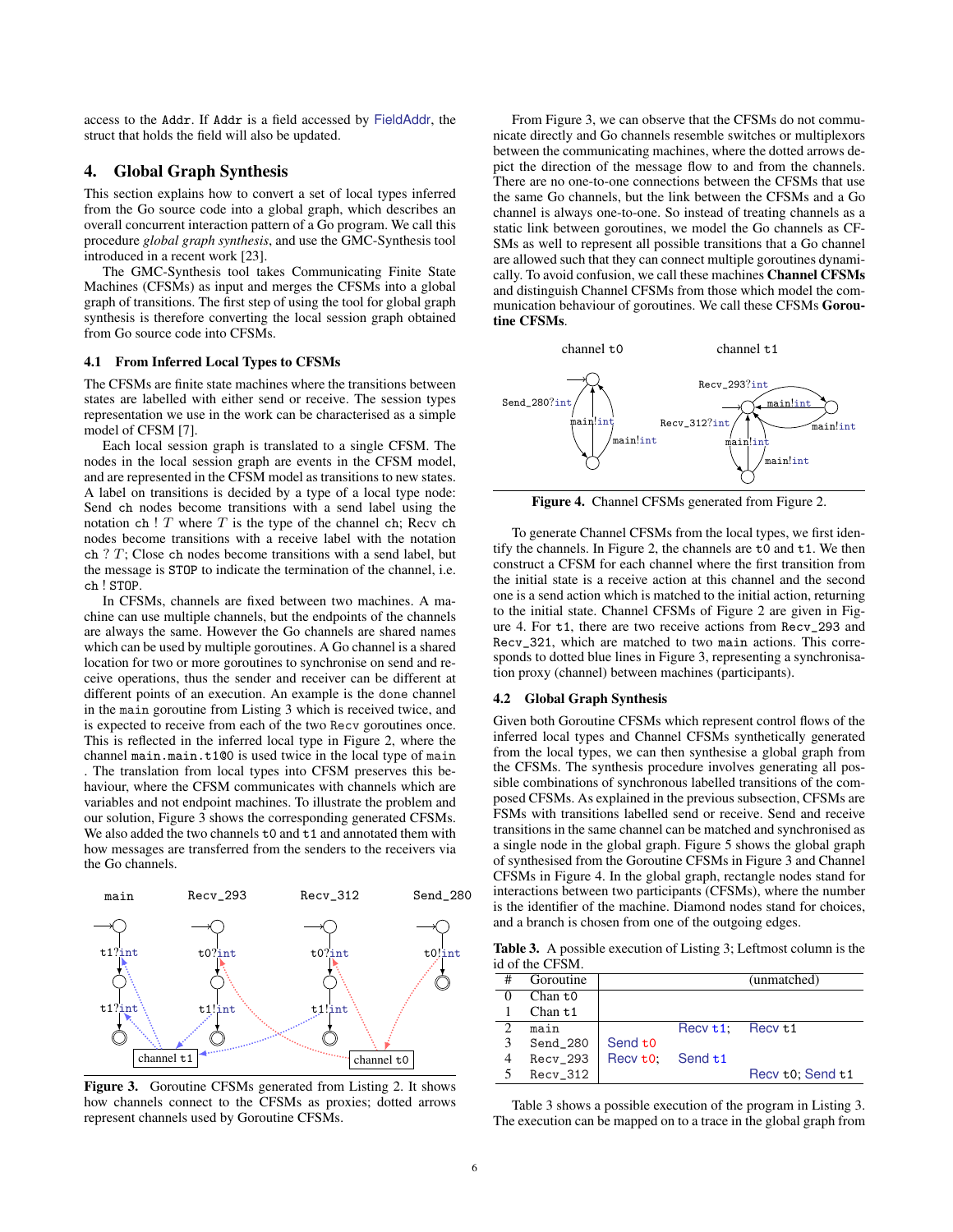

<span id="page-6-1"></span>**Figure 5.** Global graph of List- **Figure** 6. Global graph of ing [3](#page-1-10) with a deadlock. the corrected example without deadlock (satifies GMC).

initial state to one of the final states. From the column alignment, it is clear that one of the Recv goroutine is stuck and has a deadlock.

*Generalised Multiparty Compatibility* As shown in Figure [5,](#page-6-1) a successful construction of a global graph does not guarantee communication safety and deadlock freedom. We use a sound and complete condition for constructing global graph introduced in [\[23\]](#page-9-8) called *Generalised Multiparty Compatibility* (GMC). Communicating systems that satisfy the GMC conditions are communication safe and deadlock free. GMC is based on two conditions: (i) representability, where each trace and choices in the CFSMs are represented in the global graph; and (ii) branching property, which states that whenever there is a choice in the global graph, a unique machine takes the decision and the decision is propagated to other machines. Condition (i) ensures that no information is lost in the construction of the global type, and condition (ii) ensures that all branches are well-formed.

In [\[23\]](#page-9-8), the representability condition is applied on all CFSMs used to construct the global graph. In our approach we introduced the generic Channel CFSMs. Channel CFSMs are usually not representable because that would imply that all Channel CFSMs have synchronised with all pairs of Goroutine CFSMs once or more. As the Channel CFSMs are only generated to limit valid synchronisations and does not give any influence on the communication behaviour of Goroutine CFSMs, we only need to check the representability condition on Goroutine CFSMs.

Consider Figure [5](#page-6-1) and the execution snapshot of Table [3.](#page-5-3) The GMC condition is not satisfied because, when the first nondeterministic choice is made, i.e. the choice between 0 (t0)  $\rightarrow$ 4 Recv t0 at Recv\_293 and 0 (t0)  $\rightarrow$  5 (Recv\_312), we can tell from the global graph that the node in the unselected branch will not be revisited again. Hence participant 4 (resp. 5) is waiting forever if the branch of  $0 \rightarrow 5$  (resp.  $0 \rightarrow 4$ ) is selected. So the branching condition is violated and as a result, Listing [3](#page-1-10) is not GMC.

Suppose we rectify the problem in Listing [3,](#page-1-10) by removing the extra go Recv(ch, done) on line [19](#page-1-11) and the extra <-done on line [23.](#page-1-12) The global graph synthesised from the corrected example is shown in Figure [6.](#page-6-2) The GMC condition in this case is valid, and therefore the program is safe and deadlock free. Note that

while checking GMC is sufficient to check the deadlock-freedom, global graphs generated from the CFSMs (such as those shown in Figure [5\)](#page-6-1) offer useful information for debugging programs, see [\[23\]](#page-9-8).

#### 4.3 Mixed Choices

The original theory [\[23\]](#page-9-8) does not allow a machine to have a mixed choice which has both sending and receiving from the same state. The select statement in Go allows to write mixed choices, hence we are required to relax this condition. The original branching condition [\[23\]](#page-9-8) requires the sender to be unique, i.e. the unique participant should initiate sending actions. Since we are taking a synchronous model (instead of an asynchronous model in [\[23\]](#page-9-8)), we can relax this condition by replacing the unique sender by the unique machine condition (as explained in the previous paragraph).



<span id="page-6-3"></span>Figure 7. Mixed Choice with select statement.

<span id="page-6-2"></span>Consider the simple mixed choice in Figure [7.](#page-6-3) In this example,  $P$  initiates both initial sending and receiving actions so that it satisfies the unique machine condition. This extension was implemented in the GMC tool to verify deadlock in Go programs with select statements.

#### <span id="page-6-4"></span>4.4 Limitations

Our approach uses sets of CFSMs to represent systems of concurrent processes, and supports a flexible range of program controlflow patterns with little restrictions in their structures. Examples include for-loops, which are translated as two branches of transitions from a state: one for *exit loop* and another for *continue loop* that loops back to the starting state.

This, however, limits our support for dynamic concurrency such as creating channels in a loop or conditional creation of goroutines for error handling. They correspond to runtime spawning of new channel CFSMs and new goroutine CFSMs respectively, hence cannot be represented at static time. To overcome the limitations, CFSMs are constructed using the inference technique outlined in Section [3](#page-2-0) for each goroutine. If a condition in the control-flow of the program decides that if a goroutine will be spawned, then a subset of all generated CFSMs – which translated from goroutines that are spawned under the same condition – are selected for global graph synthesis to check that the system is safe under the condition.

# <span id="page-6-0"></span>5. Case Studies

We demonstrate our approach by the following case studies, adapted from common Go concurrency patterns. Table [4](#page-8-1) and Section [6](#page-8-0) summarise their evaluations.

*Pipeline: Prime Sieve* The pipeline is a straightforward pattern for chaining together phases of concurrent computation by channels. Listing [7](#page-7-0) is an implementation of the Prime sieve of Eratosthenes in Go, which chains together goroutines with channels as prime filters. The example prints the first 10 prime numbers.

In the code, there are three goroutines (main, filter and generate) and two channels. The generate goroutine continuously sends numbers to the ch channel.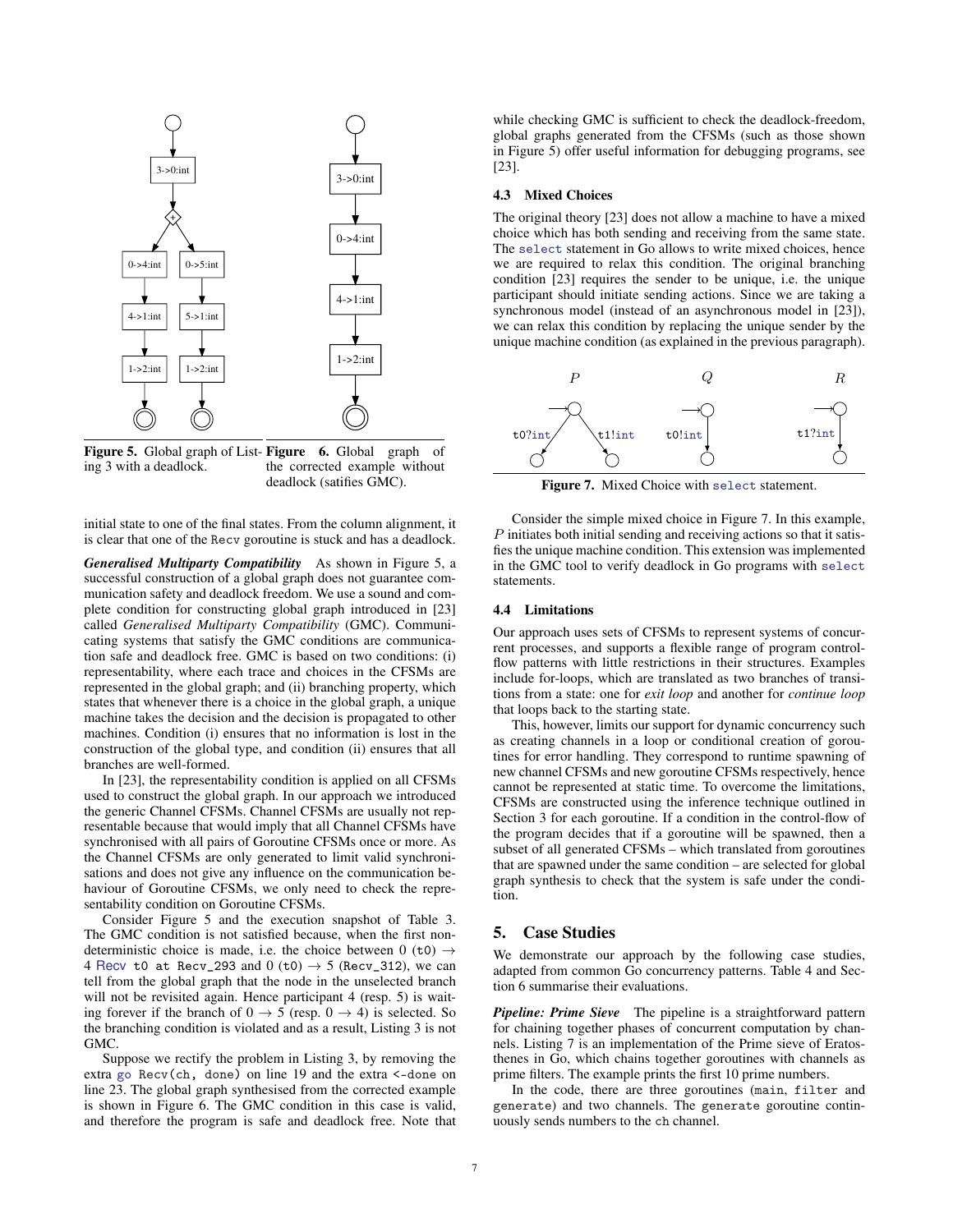```
1 // Input generator (send and increment)<br>2 func generate(ch chan<- int) {
    func generate(ch chan<- int) {
3 for i := 2; ; i++ { ch <- i }
    4 }
5 // A filter for given prime
6 func filter(in <- chan int, out chan<- int, prime int) {
      7 for {
8 i := <-in
9 if i/\!\!/ \text{prime} != 0 { out <- i }
    }<br>}
1112 func main() {
th := make(char int)14 go generate(ch) // Number generator
15 for i := 0; i < 10; i++ {
16 prime := <-ch
17 fmt.Println(prime)<br>18 ch1 := make(chan i
        ch1 := make(char int)19 go filter(ch, ch1, prime) // Extend pipeline
20 ch = ch1
21 }<br>22 }
   \rightarrow
```
<span id="page-7-1"></span>Listing 7. Implementation of concurrent prime sieve.

In main, a prime number is read from the ch channel and is used for the prime filter. The filter goroutine repeatedly takes an input channel (ch), and an output channel (ch1) and filters out input values that are divisible by prime. Finally, in the next iteration the outputs channel of the filter is used as the new input channel for the next filter on line [20.](#page-7-1) The CFSMs for Listing [7](#page-7-0) is given in Figure [8.](#page-7-2)



<span id="page-7-2"></span>Figure 8. Goroutine CFSMs for primesieve.

*Fan-in: Multiplexing with* select The fan-in pattern uses the select primitive to multiplex multiple communication by receiving from a set of input channels, then deliver the results in a single output channel. A simple implementation of the fan-in pattern is captured in Listing [8,](#page-7-3) where the fanin function merges two input streams into one output stream.

```
func work(ch chan int) { for { ch <- 42 } }
   func fanin(input1, input2 <- chan int) <- chan string {
     ch := make(char string)4 go func() {
       for {
         select {
           case s := \le-input1: ch \le- s
8 case s := <-input2: ch <- s
9 }
10 }
     \lambda ()
12 return ch
13 }
14 func main() \{15 input1, input2 := make(chan int), make(chan int)
16 go work(input1)
17 go work(input2)
18 c := \text{fanin}(\text{input1}, \text{ input2})19 for f20 fmt.Println(<-c)21 }
22 }
```
<span id="page-7-7"></span>Listing 8. Implementation of the fan-in pattern.

Figure [9](#page-7-4) shows the CFSMs for the fan-in implementation. The two worker uses input1 and input2 channels respectively to send their results. The fanin function reads from the two channels on line [7](#page-7-5) and [8](#page-7-6) to combine them into a single channel ch in an anonymous goroutine. The main function then loops over the combined channel c returned by fanin to print out the received value on line [20.](#page-7-7)



<span id="page-7-4"></span>Figure 9. Goroutine CFSMs for the fan-in pattern.

The fanin pattern can be implemented alternatively, where the select statement has a default branch when no more values will be sent. The output channel ch is explicitly closed to notify the downstream. The syntax for  $val := \text{range } ch$  is a shorthand for reading a value val from a channel ch, test if the channel is closed, and repeat until the channel is closed. This alternative implementation highlights the use of close to close a channel and is shown in Listing [9](#page-7-8)

```
func fanin(input1, input2 <- chan int) <- chan string {
       ch := make(chan string)
       3 go func() {
         for {
           select {
             case s := <-input1: ch <- s
             case s := \langle -\text{input2}: \text{ch} \langle -\text{s} \rangledefault: close(ch); return // No more values
 9 }
10 }
11 \quad \frac{1}{2}()
12 return ch
\begin{array}{ccc} 13 & & \ \end{array} }
    func main() {
15 input1, input2 := make(chan int), make(chan int)
16 go work(input1)<br>17 go work(input2)
       17 go work(input2)
18 for c := range fanin(input1, input2) { // Exit when
             channel closed
19 fmt.Println(<-c)
20 1
21 }
```
Listing 9. Implementation of the alternative fan-in pattern.

Figure [10](#page-7-9) shows the CFSMs of Listing [9.](#page-7-8) The two work goroutines are the same as those in Figure [9.](#page-7-4) The difference between the two implementations is the close(ch) which sends a STOP message to the channel. The STOP message is propagated to the main goroutine which decides whether to loop receiving more values or terminate.



<span id="page-7-9"></span>Figure 10. Goroutine CFSMs for the alternative fan-in pattern.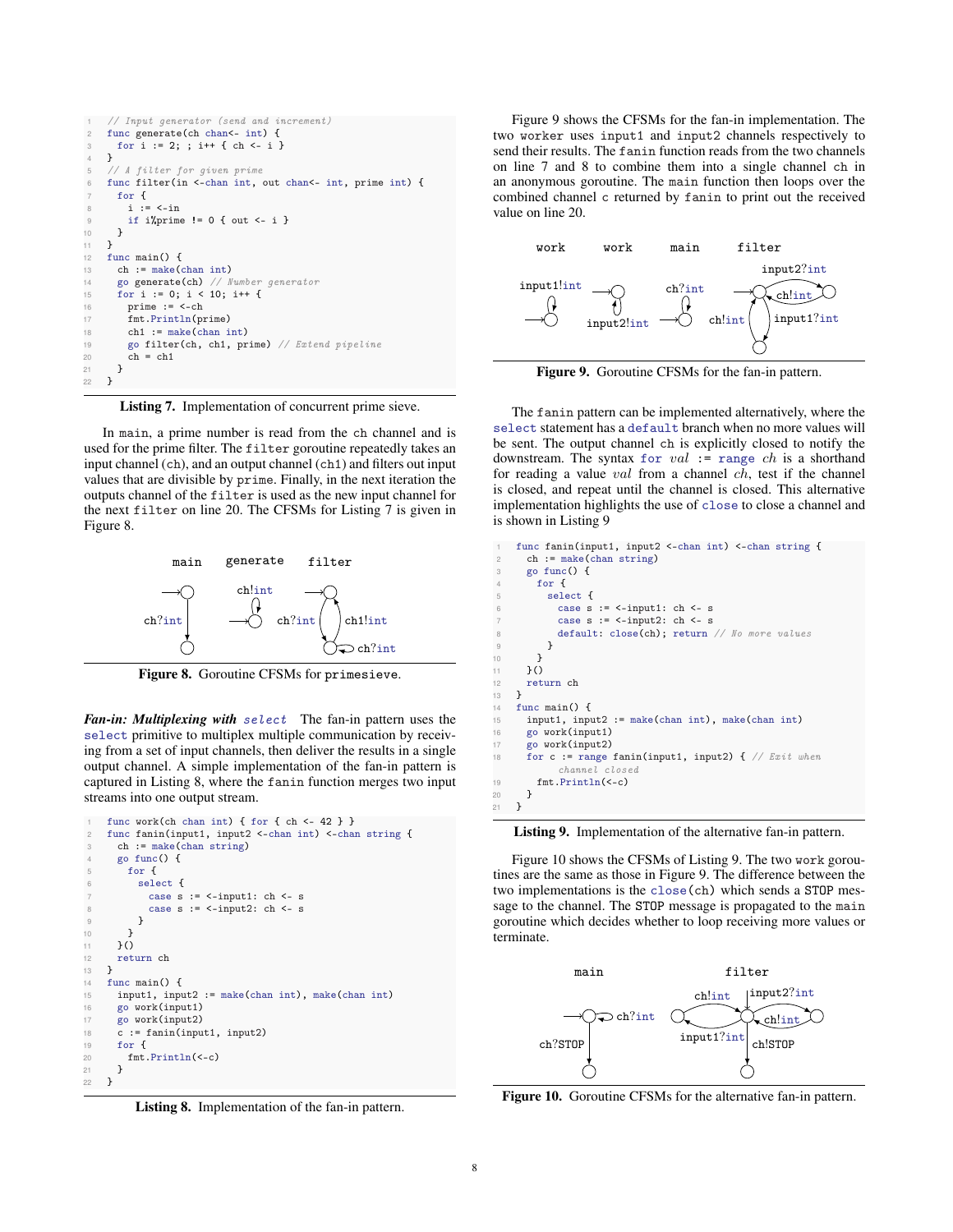<span id="page-8-1"></span>Table 4. Experimental evaluation.

|                      | LoC. | Local Type nodes | Channels | Goroutines | Safe       | Inference Time (s) | Synthesis Time (s) |
|----------------------|------|------------------|----------|------------|------------|--------------------|--------------------|
| deadlock (Listing 3) | 26   |                  |          |            | No         | 0.74               | 0.36               |
| fanin                | 36   | 23               |          |            | Yes        | 0.42               | 1.47               |
| fanin-alt            |      | 26               |          |            | Yes        | 0.42               | 1.97               |
| primesieve           | 38   | 20               |          |            | $No*$      | 0.40               | 0.27               |
| htcat                | 721  | 9632             |          |            | <b>Yes</b> | 1.38               | 2.72               |

# <span id="page-8-0"></span>6. Experimental Evaluation

We evaluate our static analysis tool with the case studies, and a real software written in Go that uses concurrency.

deadlock The deadlock example in Listing [3](#page-1-10) demonstrates the strength of our static analysis approach as the runtime deadlock detector does not consider the program to deadlock. Our synthesis shows that the main goroutine in the program is not representable, as it is impossible for both of the Recv goroutines to send the final done message to main. Figure [3](#page-5-1) shows the CFSMs generated from the source code. Note that machine 5 is missing because the Work goroutine does not contain any communication. As explained in the previous section, the deadlock can be removed and the corrected global graph obtained in Figure [5,](#page-6-1) and satisfies GMC.

fanin The fanin implementation is safe. In the original implementation where the inputs are continuous streams of numbers, and the fanin function combines both streams into a single stream. The output of the fanin is printed continuously.

fanin-alt The alternative fanin implementation where the output channel is explicitly closed is also safe, as the termination of the channel is explicit (as a STOP message in the CFSM model). The output of the fanin was updated to use the for-range syntax to take into consideration of the closing of the channel.

primesieve Concurrent prime sieve is unsafe because there is an infinite number of send generated by generate and filter, yet the number of receive from main is limited. In practice this does not affect the program execution because the final filter thread simply blocks if main is not receiving and filter is sending the latest prime. The goroutine CFSMs are shown in Figure [8.](#page-7-2) The global graph synthesis confirms that the filter CFSM is not representable in the global graph. This is a false positive result as the program is safe in practice as long as the main loop is bounded, but cannot be verified statically unless the loops are unrolled.

htcat  $h$ tcat<sup>[2](#page-8-2)</sup> is a concurrent HTTP file download tool from Heroku. It issues multiple HTTP GET in parallel to download a file and coordinate the merging of fragments using channels. In the main body of the tool, based on the response header from the HTTP server, the file to download is split into fragments and GET requests issued in goroutines. When the download of a fragment is complete, the corresponding goroutines issue a registration message with the downloaded content to the main goroutine. The main goroutine uses a for-select loop to wait for fragments to arrive, possibly out-of-order. Another for-select case, is to receive a cancel message from the user, which terminates the download process immediately. A final case is to receive a number to determine the number of fragments left. The other channels in the tool are for handling errors. In our analysis, we obtained 19 CFSMs (11 goroutines, 8 channels) from the Go program, and was reduced from 9632 local session graph nodes extracted. Most of the extracted session graph nodes are control-flow nodes such as labels or jumps. We further isolate the error handling goroutines manually from the

main program (which does not spawn new gorountines) to verify deadlock-freedom, due to the limitations explained in Section [4.4.](#page-6-4) An example from htcat is shown below, depicting one of the main functions which creates goroutines for fetching fragments.

```
...
if err != nil {
  go cat.d.cancel(err)
  return
}
...
go func() { // start GET worker
```
The function is short-circuited if an error is detected during the initialisation and a new goroutine cat.d.cancel is spawned to terminate the rest of the program. Since the cancel goroutine will not be created in a normal execution, the CFSM for cancel is not included in the global graph synthesis but will be considered separately.

# 7. Related Work

*Deadlock Detection and Checking based on Graphs* Process calculi such as CSP are models for a number of previous works on deadlock detection in parallel systems. Huang [\[17\]](#page-9-15) proposed a distributed deadlock detection algorithm based on wait-for graphs for systems with CSP-like communication. Later Zhao et al. [\[37\]](#page-10-2) introduced a runtime monitoring approach for deadlock detection for Occam based on wait-for graphs. Occam is a concurrent programming language built on CSP. Like Go, it uses channels as a medium for communication between processes. The work in [\[4\]](#page-9-16) also applied wait-for/state graphs for deadlock detection in Java and X10, formalising a phaser-based calculus. These approaches prevent detection of potential deadlocks which do not manifest themselves at runtime at specific runs. Martin [\[25\]](#page-9-17) proposed a static analysis tool<sup>[3](#page-8-3)</sup> to detect deadlocks in CSP, but is not applicable to Go directly sincethere is no precise correspondence between CSP and Go primitives.

Message Flow Graphs (MFGs) by Ladkin et al. [\[19,](#page-9-18) [20,](#page-9-19) [22,](#page-9-20) [21\]](#page-9-21) construct a global FSM from local communications but assume senders and receivers are statically determined. In this work, the input model uses a dynamic channel abstraction and requires resolving the channels into actual senders and receivers before such construction can be used. Moreover, our work can handle mixed choices in the use of select primitive which is more general.

Naik et al. [\[28\]](#page-10-3) delivered an unsound but effective deadlock detection tool which targets multi-threaded Java by analysing necessary conditions for deadlocks. Other deadlock detection approaches such as concolic execution [\[8\]](#page-9-22) are between static analysis and runtime detection.

To our best knowledge, the present work is the first work to statically verify deadlocks in the Go language based on the formal type theory of session types.

*Verification of Concurrent Programs based on Session Types* Many programming languages based on session types have been

<span id="page-8-2"></span><sup>2</sup> <https://github.com/htcat/htcat> (414 watchers on GitHub)

<span id="page-8-3"></span><sup>3</sup> The tool is available at [http://wotug.org/parallel/theory/](http://wotug.org/parallel/theory/formal/csp/Deadlock/) [formal/csp/Deadlock/](http://wotug.org/parallel/theory/formal/csp/Deadlock/)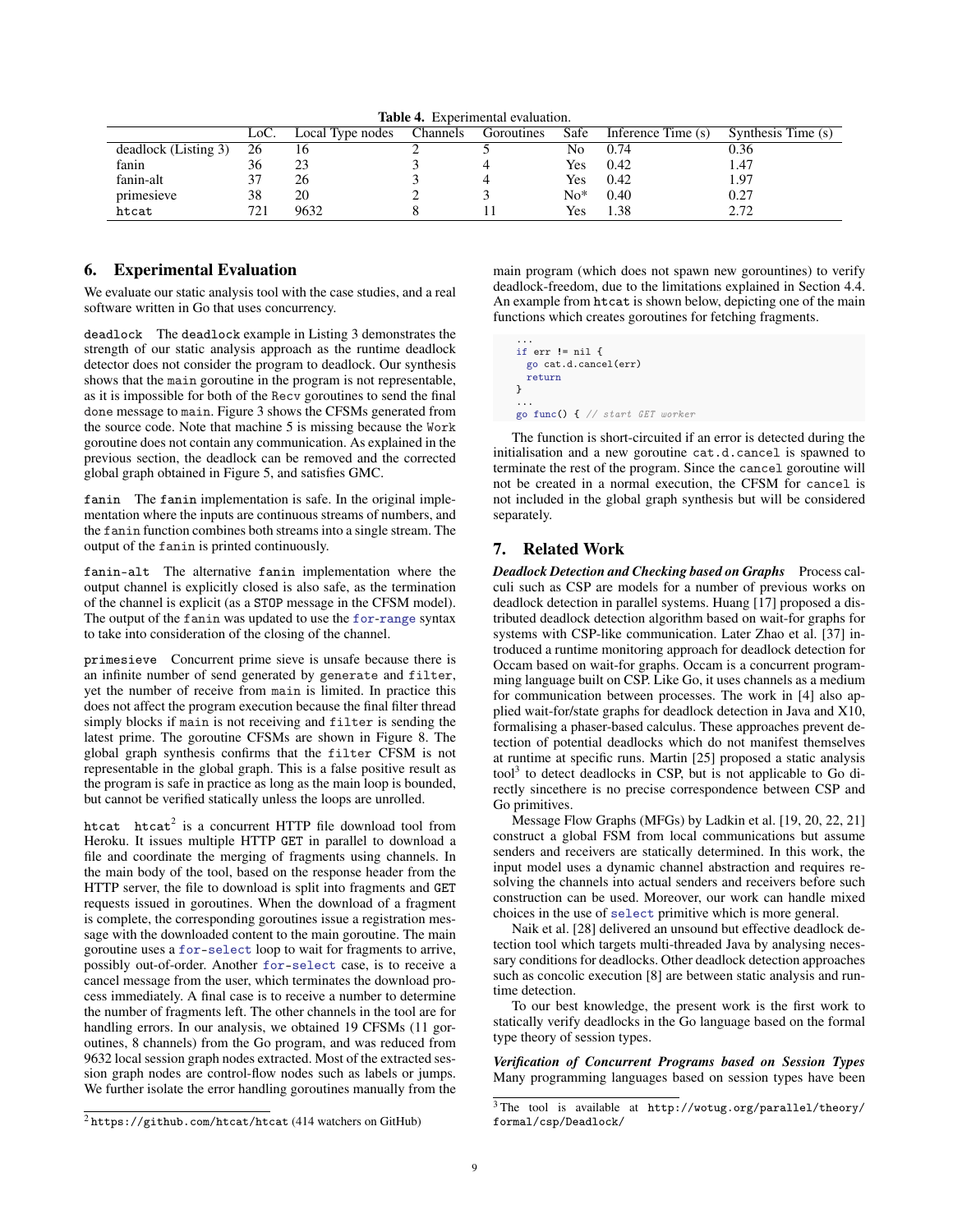developed in the past decade. See [\[36\]](#page-10-4) for a recent comprehensive survey. Here we discuss closely related work. Hu et al. [\[16\]](#page-9-23) developed Session Java (SJ) with binary session types for socket programming, which was further extended with multiparty session types by Sivaramakrishnan et al. [\[34\]](#page-10-5). Both works statically verify the extended Java source code to ensure the lack of communication errors. Session C [\[31\]](#page-10-6) uses a static approach, and instead of extending the language, a custom communication API is provided for message-passing in C. Similarly a static type checking for MPI programs based on global dependent session types is studied in [\[24\]](#page-9-24).

Recent works based on multiparty session types use dynamic, runtime monitoring for verifications of distributed programs. For example, runtime monitoring of Python extended to interrupts and actors are studied in [\[6\]](#page-9-25) and [\[29\]](#page-10-7), respectively. The above works use a protocol description language, Scribble [\[33\]](#page-10-8), developed with Red Hat. Another approach taken in [\[30,](#page-10-9) [15\]](#page-9-26) is code generation from Scribble to ensure deadlock-freedom by construction. The work [\[30\]](#page-10-9) generates parallelised MPI code combining MPI backbones generated from parameterised Scribble and sequential Kernels; and the work [\[15\]](#page-9-26) generates Java APIs from Scribble [\[33\]](#page-10-8) and ensures safety of Java programs with light-weight linearity check of channel usages. All of the above works use the top-down approach based on the end-point projection. To our best knowledge, there is no work which applies the synthesis of multiparty session types to deadlock detection for real programming languages.

In this work, we analysed the Go programming language natively without extra annotations or runtime libraries, thanks to the language's first-class support for concurrent programming.

# 8. Conclusion and Future Work

We have presented the first static analyser for Go that uses a global session graph synthesis tool [\[23\]](#page-9-8) to detect communication deadlocks. We have applied our tool to Go code and open source projects with up to 700 lines of code. We demonstrated a combination of session type inference and synthesis that is directly applicable to verify deadlocks in a practical concurrent programming language.

Immediate future work includes extending our approach to support buffered channels which enable asynchronous communications with bounded queues. In addition to channels, Go provides the sync.WaitGroup package in its standard library for barrier-style synchronisation, implemented in atomic instructions and semaphores. These features can be encoded in CFSMs and checked with the global graph synthesis approach. Finally, some of the dynamic concurrency limitations can be overcome by performing multiple global graph synthesis per program on different subset of CFSMs, and the generation of subsets can be automated. We leave these extensions to future work.

# Acknowledgments

The authors would like to thank Julien Lange for his comments and revisions of the synthesis tool, Raymond Hu and the anonymous reviewers for their comments and valuable suggestions. This work is supported in part by EPSRC projects EP/K034413/1, EP/K011715/1, and EP/L00058X/1; and by EU FP7 Project under grant agreement 612985 (UpScale).

# References

<span id="page-9-11"></span>[1] On-line appendix. <http://www.doc.ic.ac.uk/~cn06/go>.

<span id="page-9-5"></span>[2] M. Batty, K. Memarian, K. Nienhuis, J. Pichon-Pharabod, and P. Sewell. The Problem of Programming Language Concurrency Semantics. In *ESOP*, LNCS, pages 283–307. Springer, 2015.

- <span id="page-9-9"></span>[3] D. Brand and P. Zafiropulo. On communicating finite-state machines. *JACM*, 30(2):323–342, 1983.
- <span id="page-9-16"></span>[4] T. Cogumbreiro, R. Hu, F. Martins, and N. Yoshida. Dynamic deadlock verification for general barrier synchronisation. In *PPoPP 2015*, pages 150–160. ACM, 2015.
- <span id="page-9-4"></span>[5] L. Dagum and R. Menon. OpenMP: an industry standard API for shared-memory programming. *Computer Science Engineering, IEEE*, 5(1):46–55, 1998.
- <span id="page-9-25"></span>[6] R. Demangeon, K. Honda, R. Hu, R. Neykova, and N. Yoshida. Practical interruptible conversations: Distributed dynamic verification with multiparty session types and python. *FMSD*, pages 1–29, 2015.
- <span id="page-9-14"></span>[7] P.-M. Deniélou and N. Yoshida. Multiparty compatibility in communicating automata: Characterisation and synthesis of global session types. In *ICALP*, volume 7966 of *LNCS*, pages 174–186, 2013.
- <span id="page-9-22"></span>[8] M. Eslamimehr and J. Palsberg. Sherlock: scalable deadlock detection for concurrent programs. In *FSE 2014*, pages 353–365. ACM, 2014.
- <span id="page-9-13"></span>[9] S. Gay and V. T. Vasconcelos. Linear type theory for asynchronous session types. *JFP*, 2009.
- <span id="page-9-10"></span>[10] Google. Go Single Static Assignment (SSA) IR packages. [https:](https://golang.org/x/tools/ssa) [//golang.org/x/tools/ssa](https://golang.org/x/tools/ssa).
- <span id="page-9-0"></span>[11] C. Hoare. Communicating Sequential Processes. *Communications of* the ACM, 21(8):666-677, 1978.
- <span id="page-9-1"></span>[12] C. Hoare. *Communicating Sequential Processes*. Prentice Hall, 1985.
- <span id="page-9-6"></span>[13] K. Honda, V. T. Vasconcelos, and M. Kubo. Language primitives and type disciplines for structured communication-based programming. In *ESOP'98*, volume 1381 of *LNCS*, pages 22–138. Springer, 1998.
- <span id="page-9-7"></span>[14] K. Honda, N. Yoshida, and M. Carbone. Multiparty Asynchronous Session Types. In *POPL '08*, volume 5201 of *LNCS*, pages 273–284. ACM Press, 2008.
- <span id="page-9-26"></span>[15] R. Hu and N. Yoshida. Hybrid Session Verification through Endpoint API Generation. In *FASE 2016*, LNCS. Springer, 2016. To appear.
- <span id="page-9-23"></span>[16] R. Hu, N. Yoshida, and K. Honda. Session-Based Distributed Programming in Java. In *ECOOP 2008*, volume 5142 of *LNCS*, pages 516–541. Springer, 2008.
- <span id="page-9-15"></span>[17] S.-T. Huang. A Distributed Deadlock Detection Algorithm for CSPlike Communication. *ACM TOPLAS*, 12(1):102–122, 1990.
- <span id="page-9-12"></span>[18] Julien Lange. gmc-synthesis tool homepage. [https://bitbucket.](https://bitbucket.org/julien-lange/gmc-synthesis) [org/julien-lange/gmc-synthesis](https://bitbucket.org/julien-lange/gmc-synthesis).
- <span id="page-9-18"></span>[19] P. Ladkin and B. Simons. Compile-time analysis of communicating processes. In *ICS'92*, pages 248–259. ACM, 1992.
- <span id="page-9-19"></span>[20] P. Ladkin and B. Simons. Static Deadlock Analysis for CSP-type Communication. In D. S. Fussell and M. Malek, editors, *Responsive Computer Systems: Steps Toward Fault-Tolerant Real-Time Systems*. Kluwer Academic Publishers, 1995.
- <span id="page-9-21"></span>[21] P. B. Ladkin and S. Leue. Interpreting Message Flow Graphs. *Formal Aspects of Computing*, 7(5):473–509, 1995.
- <span id="page-9-20"></span>[22] P. B. Ladkin and B. B. Simons. *Static Analysis of Interprocess Communication*. LNCS. Springer-Verlag, 1995.
- <span id="page-9-8"></span>[23] J. Lange, E. Tuosto, and N. Yoshida. From communicating machines to graphical choreographies. In *POPL 2015*, pages 221–232. ACM, 2015.
- <span id="page-9-24"></span>[24] H. A. López, E. R. B. Marques, F. Martins, N. Ng, C. Santos, V. T. Vasconcelos, and N. Yoshida. Protocol-based verification of messagepassing parallel programs. In *OOPSLA'15*, pages 280–298. ACM, 2015.
- <span id="page-9-17"></span>[25] J. Martin. *The Design and Construction of Deadlock-Free Concurrent Systems*. PhD thesis, University of Buckingham, 1996.
- <span id="page-9-2"></span>[26] R. Milner. *A Calculus of Communicating Systems*, volume 92. Springer-Verlag, 1980.
- <span id="page-9-3"></span>[27] R. Milner, J. Parrow, and D. Walker. A Calculus of Mobile Process, Part I. *Information and Computation*, pages 1–77, 1992.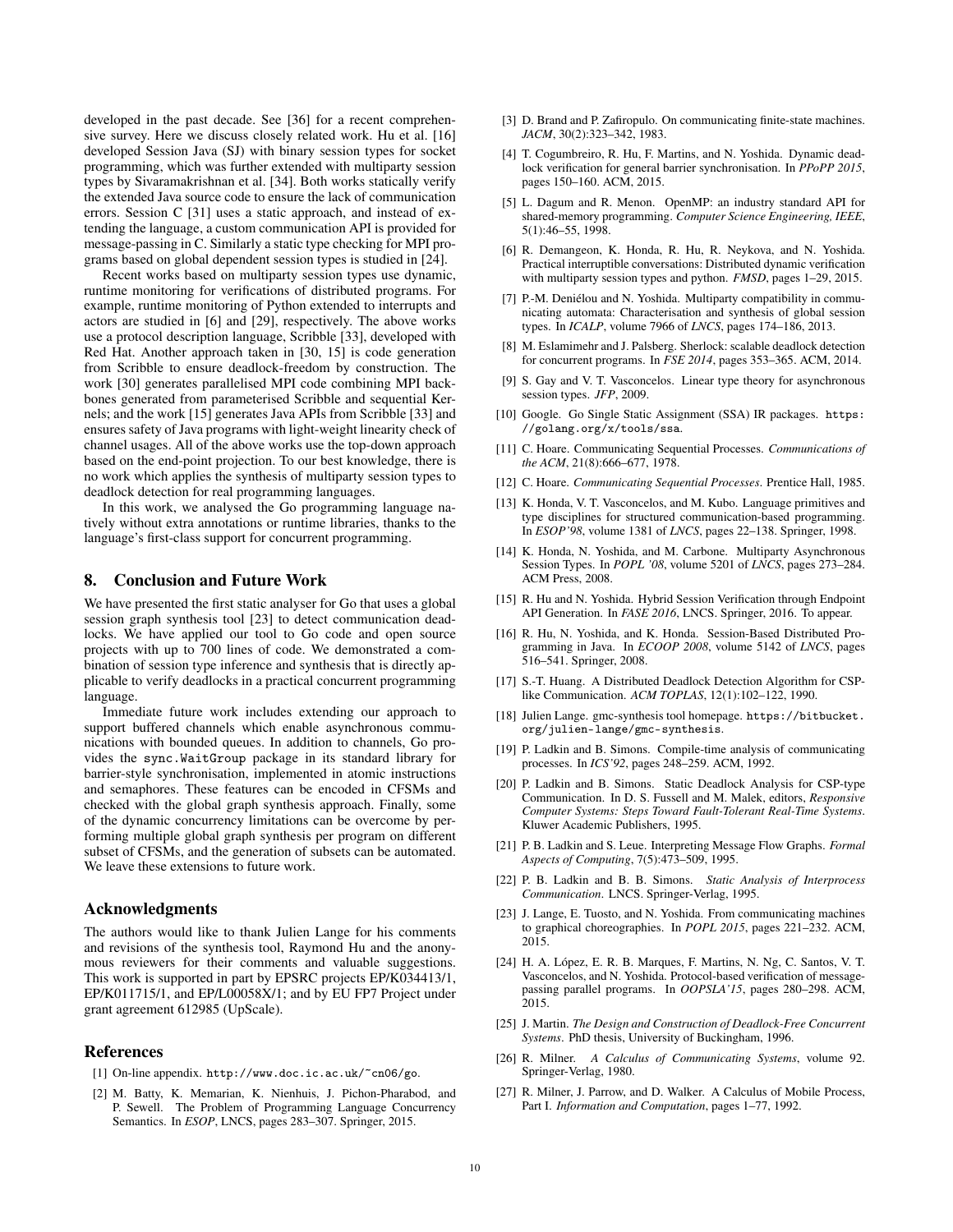- <span id="page-10-3"></span>[28] M. Naik, C.-S. Park, K. Sen, and D. Gay. Effective Static Deadlock Detection. In *ICSE'09*, pages 386–396. IEEE Computer Society, 2009.
- <span id="page-10-7"></span>[29] R. Neykova and N. Yoshida. Multiparty session actors. In *COOR-DINATION 2014*, volume 8459 of *LNCS*, pages 131–146. Springer, 2014.
- <span id="page-10-9"></span>[30] N. Ng, J. G. Coutinho, and N. Yoshida. Protocols by default: Safe mpi code generation based on session types. In *CC 2015*, volume 9031 of *LNCS*, pages 212–232. Springer, 2015.
- <span id="page-10-6"></span>[31] N. Ng, N. Yoshida, and K. Honda. Multiparty session c: Safe parallel programming with message optimisation. In *TOOLS 2012*, volume 7304 of *LNCS*, pages 202–218. Springer, 2012.
- <span id="page-10-0"></span>[32] R. Pike. Go at Google. In *SPLASH*, pages 5–6, New York, NY, USA, 2012. ACM.
- <span id="page-10-8"></span>[33] Scribble project home page. <http://www.scribble.org>.
- <span id="page-10-5"></span>[34] K. Sivaramakrishnan, K. Nagaraj, L. Ziarek, and P. Eugster. Efficient session type guided distributed interaction. In *COORDINATION 2010*, volume 6116 of *LNCS*, pages 152–167. Springer Berlin Heidelberg, 2010.
- <span id="page-10-1"></span>[35] K. Takeuchi, K. Honda, and M. Kubo. An Interaction-based Language and its Typing System. In *PARLE'94*, volume 817 of *LNCS*, pages 398–413, 1994.
- <span id="page-10-4"></span>[36] Survey on languages based on behavioural types. [http://www.](http://www.behavioural-types.eu/publications/WG3-State-of-the-Art.pdf) [behavioural-types.eu/publications/WG3-State-of-the-A](http://www.behavioural-types.eu/publications/WG3-State-of-the-Art.pdf)rt. [pdf](http://www.behavioural-types.eu/publications/WG3-State-of-the-Art.pdf).
- <span id="page-10-2"></span>[37] J. Zhao, H. Abe, Y. Nomura, J. Cheng, and K. Ushijima. Run-Time Detection of Communication Deadlocks in occam 2 Programs. *Correct Models of Parallel Computing*, pages 97–107, 1997.

# Appendix

# A. Global graphs from case study examples



Figure 12. Global graph of fanin-alt from Listing [9.](#page-7-8)



Figure 11. Global graph of fanin from Listing [8.](#page-7-3)